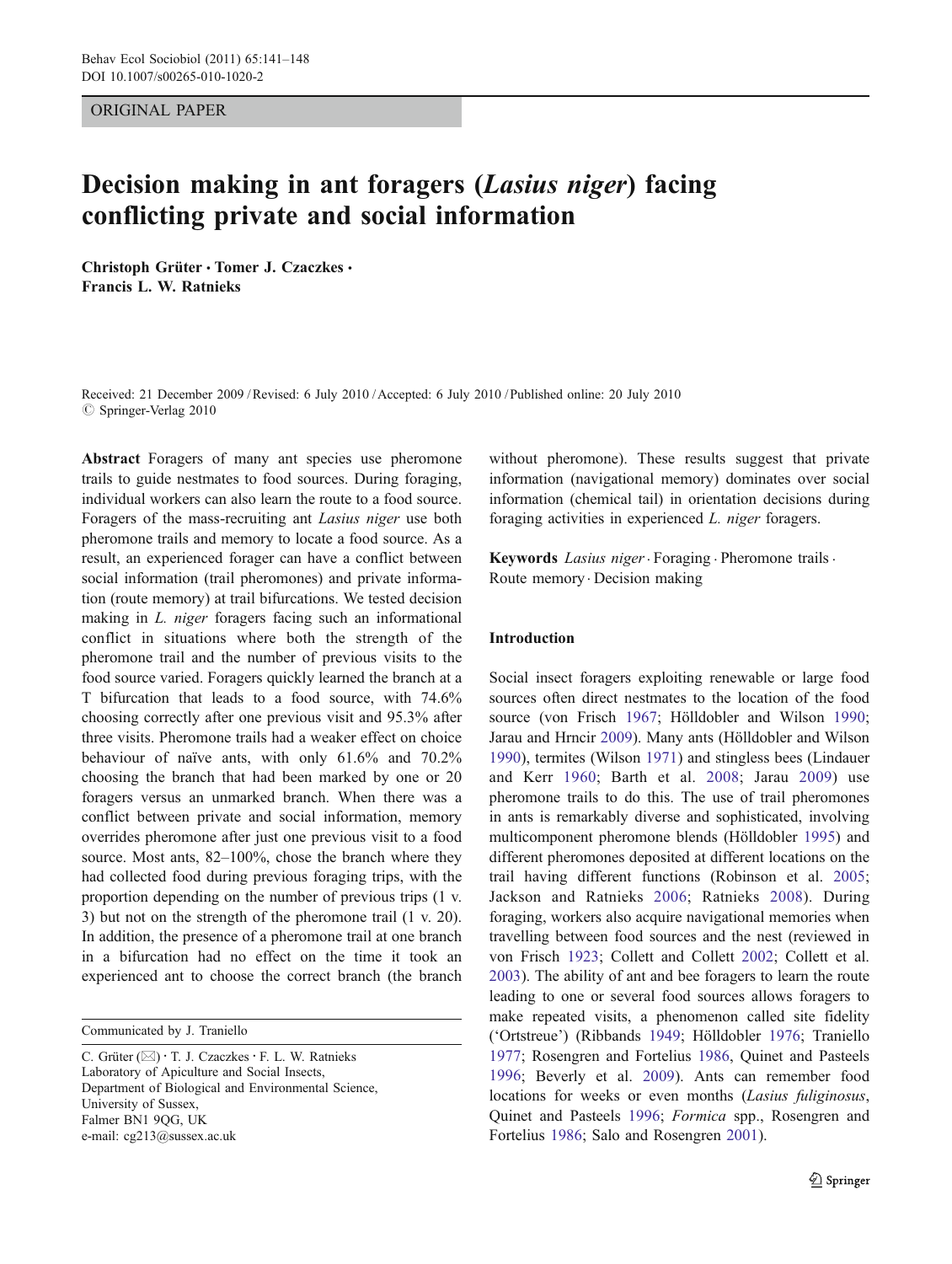Experienced foragers leaving the nest can thus make use of both social information (pheromone trails) and private information (navigational memory) to locate a food source. As described in Rosengren and Fortelius [\(1986\)](#page-7-0), experienced ant foragers will face situations in which the two types of information are in conflict, such as at a trail bifurcation with trail pheromone on both branches. In wood ants, for example, trail pheromone guides foragers lacking knowledge on food source locations, whereas private navigational information is more important for experienced foragers who know a specific food location (Rosengren and Fortelius [1986;](#page-7-0) Salo and Rosengren [2001\)](#page-7-0). Several studies have investigated the relative importance of social chemical information versus private navigational information by creating conflicts between the two information sources (Linepithema humile=Iridomyrmex humilis, Lasius niger, Aron et al. [1993](#page-6-0); Pogonomyrmex sp., Hölldobler [1976](#page-7-0); Formica sp., Rosengren and Fortelius [1986;](#page-7-0) Paraponera clavata, Harrison et al. [1989](#page-7-0)). These studies show that foragers of some species rely more on the chemical trail and others more on memory.

However, with the exception of Aron et al. [\(1993](#page-6-0)), experiments have not systematically investigated the effect of factors such as the strength of the pheromone trail, the number of previous visits to a food source, and the quality of the food or the distance to the food source. It is, therefore, not clear how flexibly foragers can choose among different information sources. In vertebrates, the study of information use strategies (e.g. private vs. social) and the factors affecting decision making is an active and rapidly expanding field of research (reviewed in Laland [2004;](#page-7-0) Kendal et al. [2005](#page-7-0); Seppänen et al. [2007\)](#page-7-0). Social insects, including ants, are ideal model systems for investigating decision-making strategies in foraging. One area of special relevance concerns the prioritisation of alternative information sources, given that social insect foragers will often have access to multiple, and potentially conflicting, information sources (Hölldobler [1999;](#page-7-0) Grüter et al. [2008\)](#page-7-0). For example, does a foraging ant prioritise social information when its private information is subject to a high degree of uncertainty, as will occur if the ant has made only a few previous visits to a particular feeding location? Or should it prioritise social information when the reliability or strength of the social information is high, as will occur if a trail or branch is well marked with pheromone? Various strategies are possible and the result may vary among species depending on the type of food that is collected, the temporal and spatial distribution of food, colony size, worker size or predation pressure (Carroll and Janzen [1973;](#page-7-0) Beckers et al. [1989](#page-6-0); Aron et al. [1993](#page-6-0); see Laland [2004](#page-7-0) and Kendal et al. [2005](#page-7-0) for a discussion of different information use strategies in vertebrates).

Foragers of the common garden ant L. niger use both pheromone trails and private navigational information

acquired during previous foraging trips to locate food sources (Beckers et al. [1990](#page-6-0), [1992,](#page-6-0) [1993](#page-6-0); Aron et al. [1993;](#page-6-0) Evison et al. [2008\)](#page-7-0). A preliminary study on L. niger showed that a substantial proportion of foragers uses private navigational information even if it conflicts with the information provided by a pheromone trail (Aron et al. [1993](#page-6-0)). Aron et al. ([1993\)](#page-6-0) is an important study because, to our knowledge, it is the only study in social insects in which the quality of both types of information were experimentally manipulated. However, the sample size of this study is too small to draw solid conclusions about the effect of these manipulations on decision making in experienced L. niger foragers. Furthermore, their findings raise another question—whether informational conflict affects decision-making speed. In this study, we investigated the extent to which the number of previous foraging trips (variation in private information) and the strength of the pheromone trail (variation in social information) affect decision making in *L. niger* at a trail bifurcation, when acting as either a sole or a competing information source. We then investigated whether the presence of an informational conflict (private information vs. social information) at a trail bifurcation confuses ants and affects the decision-making process. Our results show that even small amounts of private information (memory) override chemical information, and that the time it takes an experienced ant to make a decision is not affected by the presence of a competing pheromone trail.

# Methods

#### Study species

We studied eight *L. niger* colonies collected on the University of Sussex campus. Experimental colonies were housed in plastic foraging boxes  $(40 \times 30 \times 20$  cm high) containing a wooden nestbox  $(15 \times 15 \times 2$  cm high). The bottom of each plastic box was covered with a layer of plaster of Paris. The colonies were queenless with 700– 1,500 workers and small amounts of brood. Queenless colonies forage, make trails and are frequently used in foraging experiments (e.g. Dussutour et al. [2005;](#page-7-0) Evison et al. [2008\)](#page-7-0). We fed the colonies three times per week with a food mixture made from honey, raw egg and agar (see Hölldobler and Wilson [1990](#page-7-0), p. 632) and once per week with dead mealworms, Tenebrio molitor. Colonies were given water ad libitum.

#### Experimental setup

Colonies were deprived of the food mixture for 4–6 days prior to testing to ensure that foragers were motivated to forage and recruit nestmates to a sucrose syrup feeder. The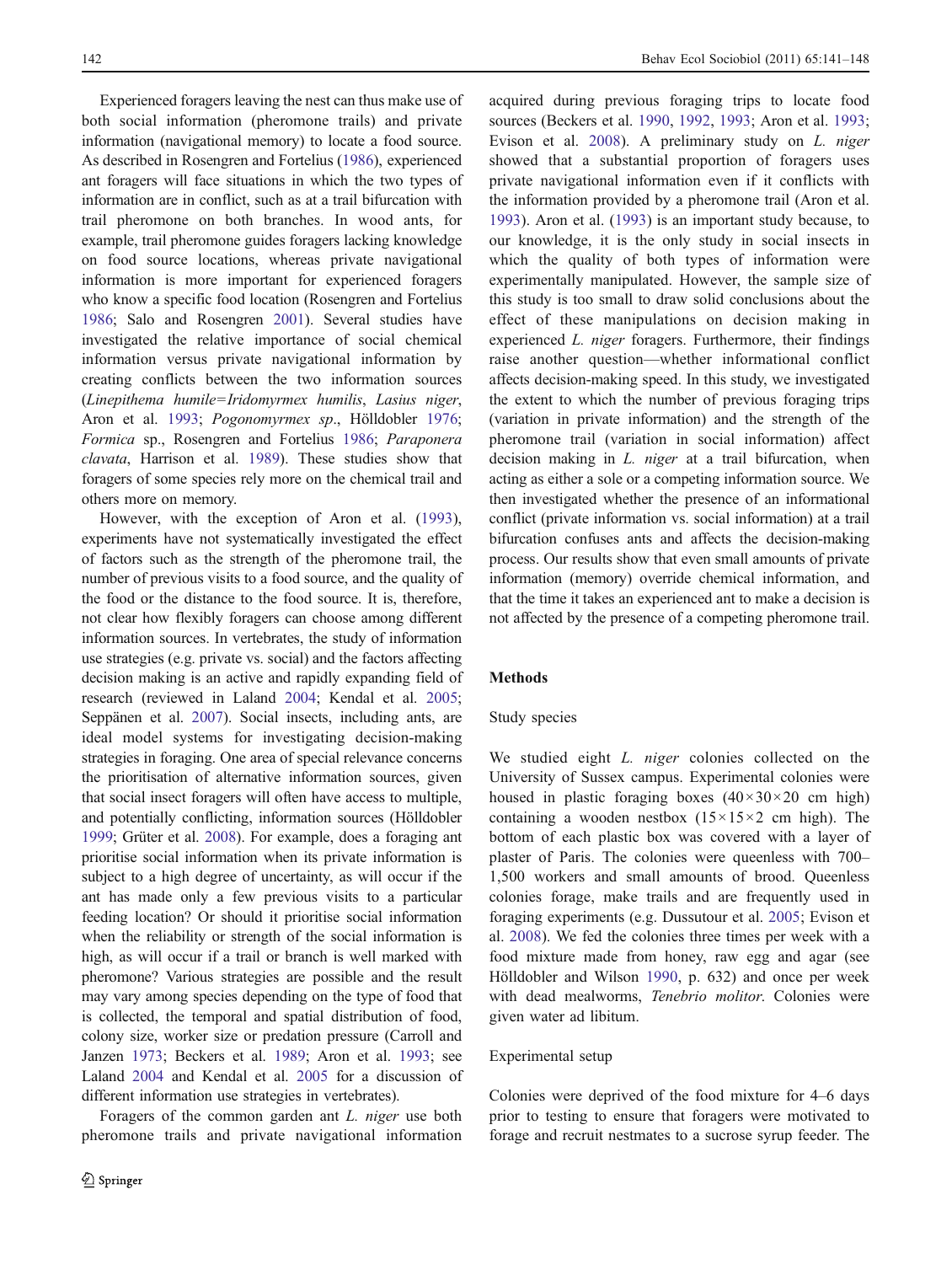<span id="page-2-0"></span>foraging box was connected to a T-shaped foraging trail via a paper (white photo copier paper) bridge. The stem of the trail was 15 cm long and each branch was 11 cm long (Fig. 1). The experiments were performed in a room that had both natural light coming from windows and artificial room lights. The walls and the ceiling were bright. The room contained different kinds of lab equipment and furniture and so provided visual landmarks of different sizes and colours.

# Experiment 1: memory and trail choice

We studied six colonies. A 1.8 M sucrose solution  $(50\% w/w)$ ; commercial table sugar) was offered at the end of one of the T branches (X or Y). This high-quality food source guaranteed that ants were motivated to collect the offered solution. Foraging ants were marked individually with acrylic colour dots on the abdomen when they were feeding for the first time. To investigate the effect of private information, we tested their choice at the bifurcation after 0, one, two, three and four training visits. (It took ants c. 2– 4 min to make one round trip from feeder to nest to feeder.).

When a marked forager returned from the nest we put a fresh piece of paper (without any pheromone) on the branches of the T-shaped trail (Fig. 1b). In order to exclude any transfer of location information during physical contacts between ants walking from the nest to the bifurcation

and returning ants, one of the experimenters put a small piece of paper in the middle of the trail where two ants might meet to form two corridors, one for each ant, thereby preventing physical contact. As a result, focal foragers could use only their own memory, in choosing which branch to take. We considered an ant as having chosen a particular branch after she first crossed either the left or right 'decision line' (Fig. 1b).

We tested 62 foragers that had previously found food on the left branch and 97 on the right. In addition, we also recorded which branch ants chose before we offered any food (naïve ants, 0 visits). Of 98 naïve ants, 51 went right (52%) and 47 left (48%;  $\chi^2$ =0.16, df=1, p=0.69), thereby confirming that there was no underlying preference. Each ant was tested once and then removed from the colony.

Experiment 2: pheromones and trail branch choice

We used 8 colonies to investigate the effect of pheromone trail strength on branch choice. To establish a pheromone trail of a particular strength, we placed a 1.8 M sucrose solution near the bifurcation (see Fig. 1a). The trail between the food source and the nest was covered with a piece of paper (experimental branch (EB);  $10 \times 2$  cm) (Fig. 1a). One part of the EB was masked with another piece of paper  $(4 \times 2 \text{ cm})$ (Fig. 1a). This guaranteed that only the unmasked part of the EB was marked with any trail pheromone being deposited.



Fig. 1 Schematic of the experimental setup used to investigate the effect of private information (memory from previous foraging trips to a feeder on the same side branch) and social information (pheromone trail) on branch choice by outgoing Lasius niger forager ants at a trail bifurcation: a trail marking phase. Foragers feed at a drop of 1.8 M sucrose solution and deposit trail pheromone on the experimental branch (EB) when returning to the nest. One part of the EB was masked with another piece of paper. b Testing phase. After a trail of a

certain strength had been formed, we moved the food source either to X or Y on one of the branches. Ants collecting sugar solution were marked, and the number of visits recorded. To determine an ant's decision, the piece of paper that masked the hatched part was removed and the EB (grey) was transferred to the junction. An ant was considered to have made a decision when she crossed one of the decision lines. This procedure was used for experiments 2–5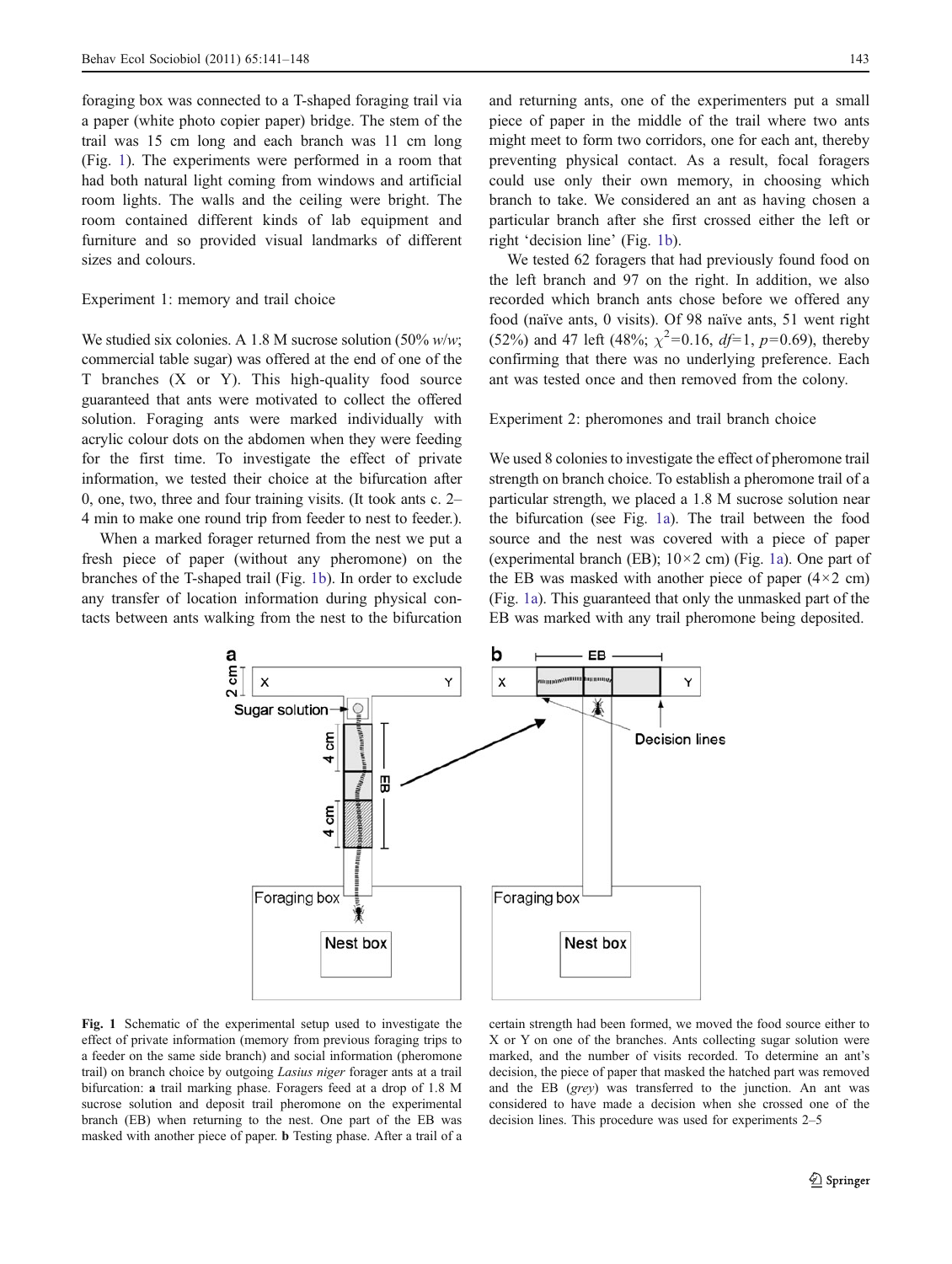The EB was removed after the trail had been established. The time allowed for trail formation was up to 30 min but was usually less than 15 min. When trail formation was complete we removed the food source and all the ants on the trail. The EB was then transferred to the end of the T-shaped trail (Fig. [1b](#page-2-0)). The paper that masked one part of the EB was also removed, thereby making two new arms, only one of which was marked with pheromone (Fig. [1b](#page-2-0)). For the next 20 min we recorded the decisions of foragers leaving the nest and searching for food. The maximum duration of an experimental trial was, therefore, 50 min and this was also the maximum duration in all other experiments in this paper. Previous research has shown that pheromone trails persist this long in L. niger (Beckers et al. [1993;](#page-6-0) Evison et al. [2008\)](#page-7-0).

We tested the attractiveness of a branch marked by 1, 5 or 20 ant passages versus an unmarked branch. A passage was defined as one ant performing at least one pheromone deposition while walking along the EB either to or from the nest. A forager L. niger does not lay a continuous pheromone trail. Rather, its walk is interrupted for a fraction of a second and curves its abdomen vertically to the ground to deposit trail pheromone in a highly stereotyped manner (see Beckers et al. [1992](#page-6-0) for more details). An experimenter can easily see this behaviour. One such behaviour was considered a single pheromone deposition. We counted both passages and depositions.

#### Experiment 3: conflicting information

Seven colonies were used to investigate the relative importance of strong or weak memory versus strong or weak pheromone trail on trail choice decisions by foragers at trail bifurcations. We tested four different situations: (1) strong experience (three training visits) versus a strong pheromone trail ( $\geq 20$  passages or  $\geq 40$  depositions), (2) strong experience versus a weak pheromone trail (one passage), (3) weak experience (one visit) versus a strong pheromone trail and (4) weak experience versus a weak pheromone trail. Each colony was tested in all four combinations. Pheromone trails and experience treatments were established as described above. We tested a total of 176 ants, 79 encountered food on the left branch (X) (Fig. [1](#page-2-0)) and 97 on the right  $(Y)$  (Fig. 1).

#### Experiment 4: control for intra-nest communication

We prevented direct contacts between foragers returning to the nest and focal foragers that were about to be tested as described above. However, it is possible (but has not been shown) that active foragers might also exchange location information inside the nest as in honeybees using waggle dances (Apis mellifera) (von Frisch [1967](#page-7-0)). If this occurred, it would confound the results of the conflicting information experiment (previous section) because we could no longer distinguish private information use and the use location information communicated inside the nest. To eliminate this possibility, we did an experiment that repeated the weak experience versus strong trail combination in experiment 3. We worked with only one forager at a time so that no other ant in the colony had information about the food location. Six different colonies were used and food was offered once on each side for each colony (21 foragers in total, one to three per colony and side).

#### Experiment 5: time taken to make a decision

Ants walking on the EB (Fig. [1b\)](#page-2-0) often spent a considerable amount of time walking back and forth, before finally crossing one of the decision lines. To investigate this further, we measured the time ants spent on the EB before crossing a decision line. Measurements were made on ants that had visited the food source once before testing (X or Y?) (Fig. [1\)](#page-2-0) and then encountered a strong pheromone trail in the opposing direction (combination 3). The time spent walking on the EB until crossing the decision line near the food source was determined from video.

# Statistical analysis

We mainly used generalised linear mixed-effect models (GLMM) with a binomial response variable in R 2.9 (R Development Core Team [2009](#page-7-0)). R fitted the models with the lmer function (Bates [2007](#page-6-0)). We included colony as a random effect to control for the non-independence of data points from the same colony (Bolker et al. [2009](#page-7-0); Zuur et al. [2009](#page-7-0)). For model selection we used the protocol proposed by Zuur et al. ([2009\)](#page-7-0). We first explored the optimal structure of the random components (comparing random intercept models with random intercept and slope models). We then explored the significance of the fixed effects. For most hypotheses we had only one fixed effect, either number of visits (0 to four) or trail strength (one, five or 20 passages). For the conflicting information experiments we included both pheromone strength (strong, weak) and memory strength (strong, weak) as fixed effects. Wald tests were used to test the significance of the fixed effects (Bolker et al. [2009;](#page-7-0) Zuur et al. [2009](#page-7-0)).

# Results

Experiment 1: memory and trail choice

Figure [2](#page-4-0) shows that ants rapidly learned the branch leading to food. Even a single visit led to a considerable bias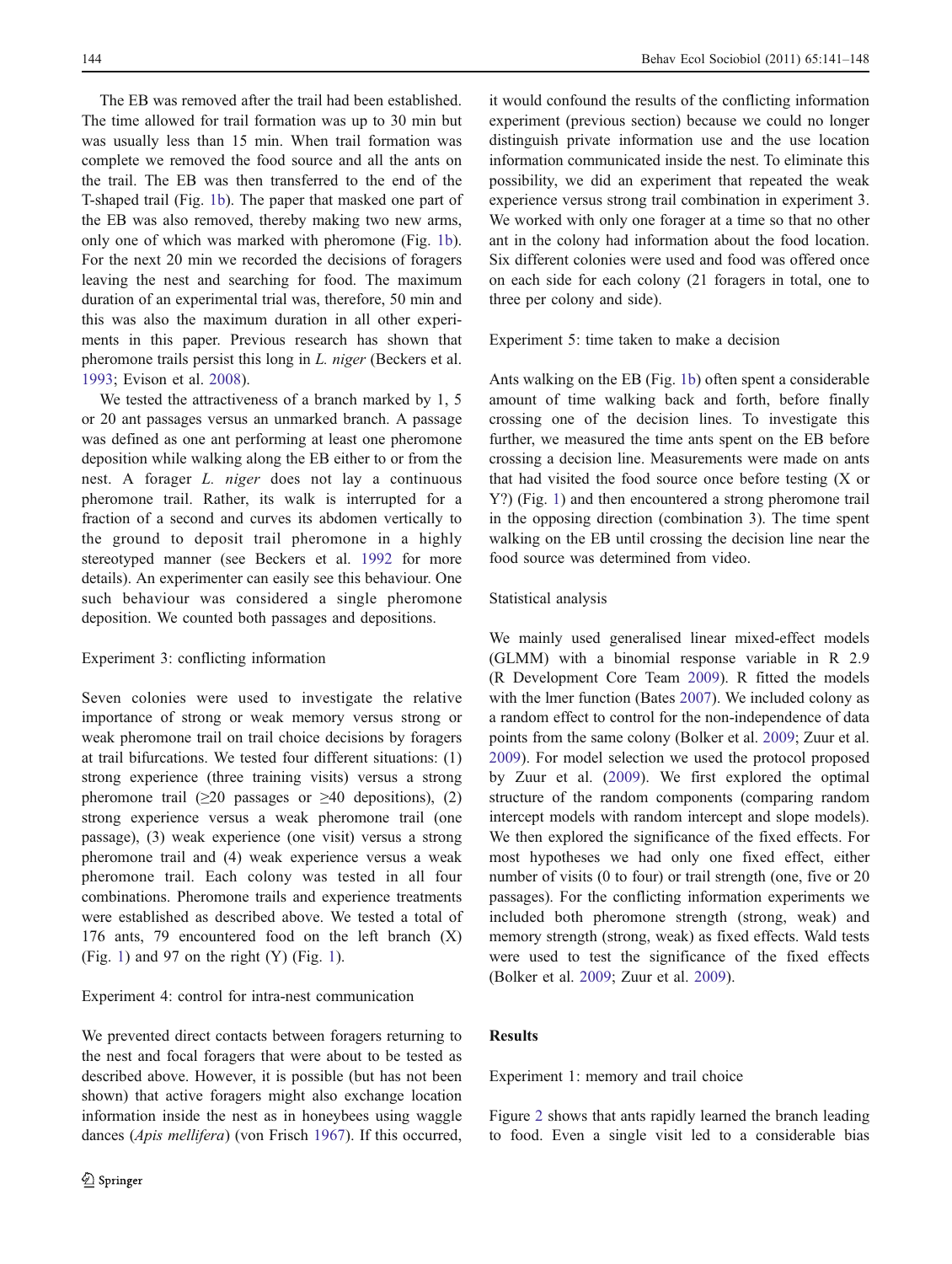<span id="page-4-0"></span>a

% correct choice



Fig. 2 Experiments 1 and 2. The effect of previous foraging experience and trail pheromone strength at a particular branch on trail choice at a T bifurcation. a Proportion of ants choosing the branch with syrup after 0–4 previous visits. b Proportion of naïve ants

towards the side that had food on the previous trip (74.6%; Fig. 2a). There was a highly significant difference between naïve ants, (0 previous visits), 52%, and those with just one previous visit, 74.6% (Wald Z test:  $z=3.06$ ,  $p=0.002$ ). Most foragers, 95.3%, had learned the location of the food source after three trips (Fig. 2a). The difference between one visit and three previous visits is also significant ( $z=2.46$ ,  $p=$ 0.014). As shown in Fig. 2a, there was no further increase from three to four visits.

## Experiment 2: trail strength and trail choice

Ants made an average of  $3.09$  ( $N=122$ ; range,  $1-8$ ) depositions per passage on the exposed part of the EB. Pheromone that had been laid by just one ant led to a significant increase in the probability of the marked trail being chosen by a naïve ant, from 50% for random choice to 61.6% ( $\chi^2$ =6.73, *df*=1, *p*=0.009). However, increasing the strength of the pheromone trail had relatively little additional effect (Fig. 2b). A trail with pheromone from 20 ant passages resulted in 70.2% correct choices, some 8.6% higher than a trail of one passage. However, this difference was not significant ( $z=1.61$ ,  $p=0.107$ ,  $N=333$ ).

#### Experiment 3: conflicting information

In all 4 combinations ants relied more strongly on memory than on the pheromone trail (Fig. 3). After one visit, 84.4% chose an unmarked branch on the side that they had found food on their previous trip versus a branch marked with trail pheromone (situation 3 and 4) (Fig. 3). This was actually 10.2% higher than when the alternative branch had zero pheromone (74.6%, one visit) (Fig. 2a). However, this difference was not statistically significant ( $z=-1.49$ ,  $p=$ 0.14). A GLMM analysis investigating all four combina-

choosing the branch with syrup when marked with pheromone by 1, 5 or 20 forager ants (ant passages). The hatched line shows the random expectation, 50%. Numbers above the bars indicate the number of ants tested. Asterisks indicate that bars are statistically different

tions showed no effect of pheromone strength (strong vs. weak) but a significant role of the number of visits (pheromone strength:  $z=0.39$ ,  $p=0.69$ ; one versus three visits:  $z=2.51$ ,  $p=0.012$ ; the interaction between both terms was not significant and removed for the final model:  $z=0.004, p=0.99$ ).



Fig. 3 Experiment 3. Branch choice at a trail bifurcation in four combinations of conflicting private and social information. The left bars show the proportions of ants choosing the branch where they had fed previously. The right bars show the proportions choosing the other branch, which was marked with pheromone; (weak experience=one previous visit; strong experience=three previous visits, strong trail  $\geq 20$ ant passages or ≥40 depositions; weak trail=one passage)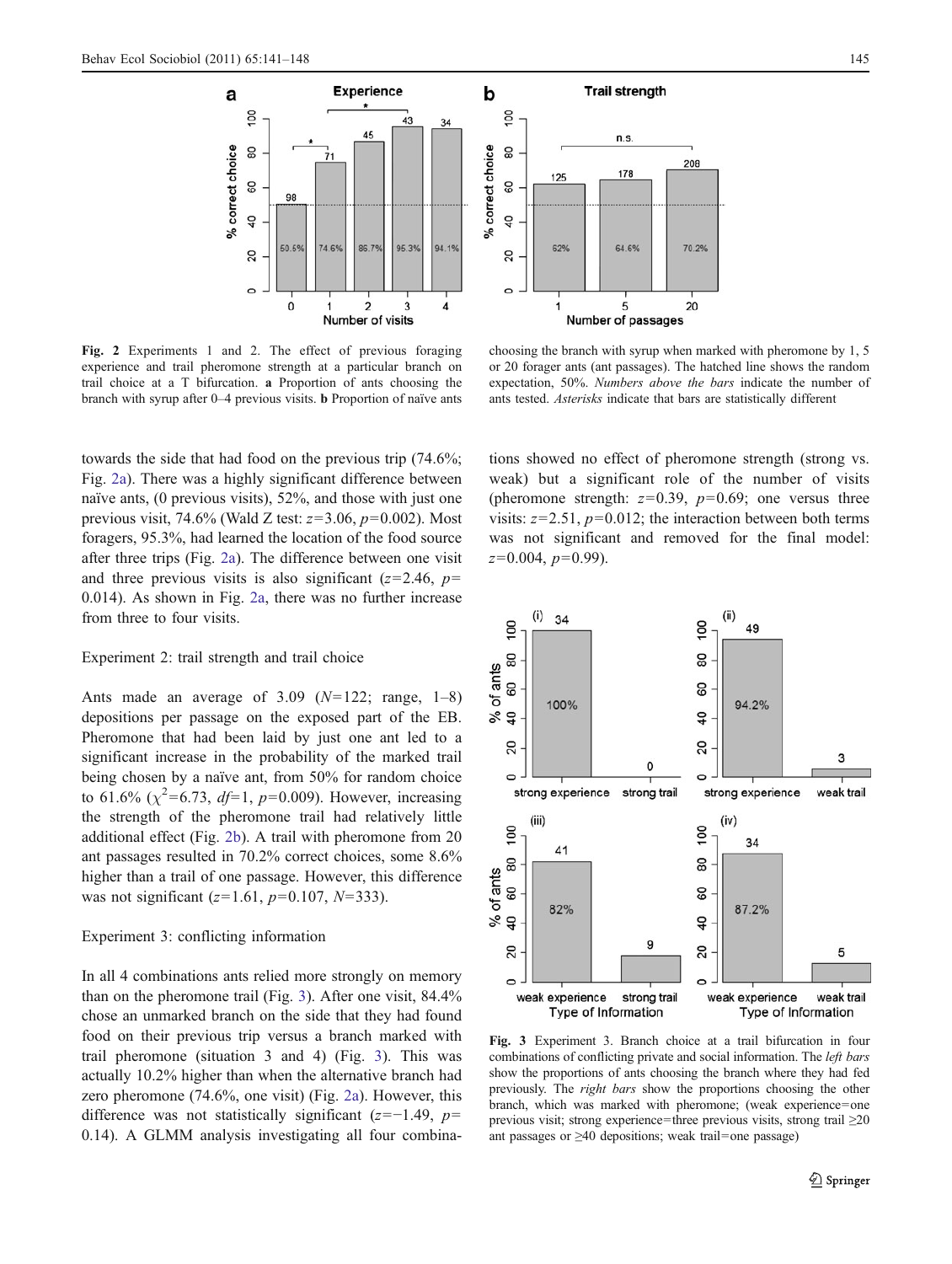#### Experiment 4: control for intra-nest communication

When testing ants individually in combination (3) of experiment 3 (weak experience versus strong pheromone) private information overrides a strong pheromone signal; 90.5% of all ants chose the branch where they found food previously (19 out of 21 ants;  $\chi^2$ =13.76,  $df$ =1,  $p$ <0.001 when compared with the random expectation of equal choice). This confirms that experienced ants rely on private information. This value of 90.5% is again higher than when testing memory alone (74.6%, experiment 1). However, the difference was not statistically significant ( $z=-1.48$ ,  $p=0.14$ ). It should be noted that the conditions in experiment 1 were slightly different. Experiment 1 was performed some weeks earlier and there were more ants on the trail, hence more disturbances by other ants and the experimenters manipulating the trail. This may have affected the behaviour of ants.

# Experiment 5: time taken to make a decision

The time needed to take a correct decision, that is to cross the decision line near the food source, did not depend on whether there was a conflict between private information and a strong pheromone trail (situation (3); median=5.9 s (1st and 3rd Quartile: 3.54s, 13.2 s)) or no pheromone at all (5.7 s (4.4, 13.5 s);  $z=-0.6$ ,  $p=0.55$ ) (Fig. 4).

#### **Discussion**

Our results clearly show that when an informational conflict occurs, private navigational information (memory) overrides



Fig. 4 Experiment 5. The time taken by ants between stepping onto the piece of paper on the branches of the T bifurcation (grey part in Fig. [1b](#page-2-0)) and crossing the decision line. All ants had a low level of experience (one previous visit to the food source). The grey piece of paper was either unmarked (no pheromone) or strongly marked with trail pheromone (≥20 passages or ≥40 depositions) was on the opposite branch to the ant's previous experience of feeding side. The box plots show medians, quartiles, 5th and 95th percentiles and the number of tested ants

social information (trail pheromone). The effect of memory is very strong, and even a single previous visit has a large effect. Thus, 84% of ants chose a branch unmarked with trail pheromone in the direction that they had previously collected food just one time versus an alternative branch marked with pheromone (combinations 3 and 4) (Fig. [3c, d](#page-4-0)). This increased to 96.5% for ants that had made three previous trips to a feeder consistently on one branch (combinations 1 and 2) (Fig. [3a, b](#page-4-0)). We found no significant effect of pheromone strength on trail choice. This contrasts to the Argentine ant L. humile where the proportion of experienced foragers choosing a marked branch at a trail bifurcation depends on the strength of the pheromone trail in situations of conflicting private and social information (Aron et al. [1993\)](#page-6-0).

When memory and the pheromone trail were tested separately on branch choice we found that memory had a much stronger effect than trail pheromone (Fig. [2\)](#page-4-0). Even though a small amount of pheromone, the amount deposited by one ant, did have a significant effect on branch choice (62% of correct choices versus the random expectation of 50%), increasing trail strength had a relatively small effect on branch choice (70.2% of correct choices with 20 passages). Hence, a branch that was marked by many more foragers did not have a significantly greater proportion of ants choosing it versus an unmarked branch than a branch marked by only one ant. Aron et al. ([1993\)](#page-6-0) found a much stronger effect of the chemical trail (93% correct choice) (see Fig. [1\)](#page-2-0) but did not provide information about trail strengths. Our results are similar to what has been found in Pharaoh's ants (Monomorium pharaonis) where a strong pheromone trail leads to a preference of 70 or 78% for the marked branch at a Y bifurcation (Jeanson et al. [2003](#page-7-0)) depending on substrate. It has been argued that 'wrong' choices at bifurcations can be beneficial if they lead to the discovery of new or better food sources (Deneubourg et al. [1983](#page-7-0); Detrain and Deneubourg [2008\)](#page-7-0). The same logic, however, would presumably also apply to mistakes made by ants relying on memory. Hence, the 'adaptive error' argument does not explain why ants relying on pheromone information make more mistakes than ants relying on memory.

Why did our ants preferentially use private information versus pheromone information? L. niger often forages on relatively long-lasting food sources like honeydew pro ducing aphid clusters (Völkl et al. [1999\)](#page-7-0). Thus, foraging sources may be stable, and therefore predictable, over days or even weeks. The foragers we studied learned fast, choosing the correct branch 95% of the time after only three previous visits to the food source. Hence, private navigational information seems to be more reliable than pheromone information. Furthermore, ants following a trail must continually keep their antennae close to the ground,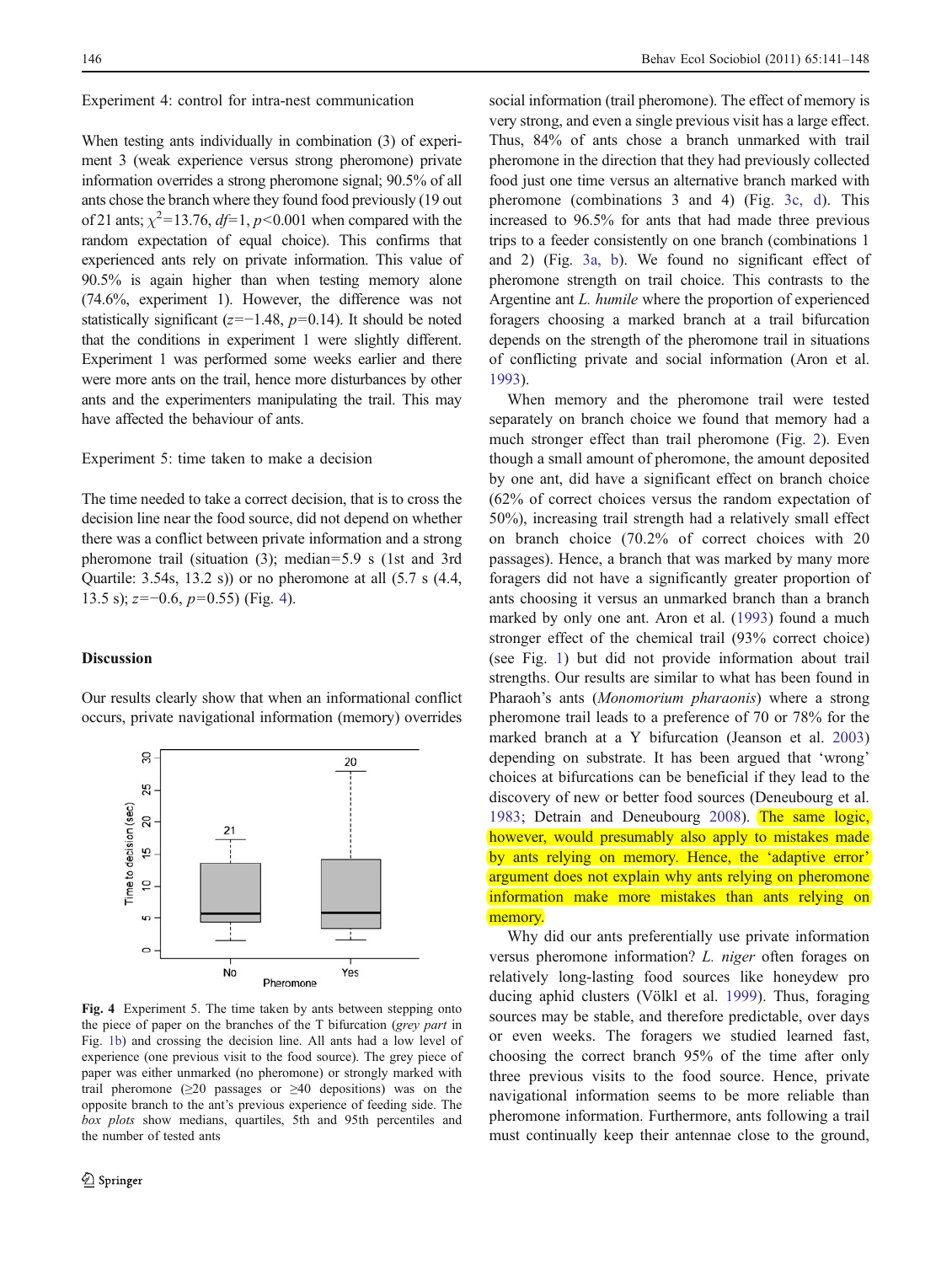<span id="page-6-0"></span>which is likely to reduce walking speed. L. niger foragers familiar with a route increased their travelling velocity by about 50% after five visits (Mailleux et al. [2005](#page-7-0); see also Le Breton and Fourcassié [\(2004](#page-7-0)) for the effects of experience on walking speed in L. niger).

These results are not in agreement with the conclusion of Aron et al. (1993) that chemical communication dominates foraging in L. niger. This difference may be due to the conditions under which foraging experiments with L. niger are often performed. Usually, colonies are given access to one or a few ad libitum food sources after several days of starvation and recruitment is studied during a short  $(\leq 1.5 h)$ initial phase immediately after the food is located (Aron et al. 1993; Beckers et al. 1990, 1992, 1993; Mailleux et al. [2005;](#page-7-0) this study). This is different from the natural situation, discussed above, where individual ants may collect food for days or even weeks at the same locations. Hence, while a colony is simultaneously exploiting multiple carbohydrate food sources, the majority of individual foragers may show attachment to particular locations and use route memories to relocate these. This also seems to be the case in other ant species including L. fuliginosus (Quinet and Pasteels [1996](#page-7-0)), Formica wood ants (Salo and Rosengren [2001\)](#page-7-0) and also honeybees (Ribbands [1949](#page-7-0); Grüter et al. [2008](#page-7-0); Grüter and Farina [2009\)](#page-7-0). Trail pheromone probably marks the entire active foraging system and may have a major role in helping naïve ants to locate profitable food sources. In addition, trail pheromone could help experienced foragers to travel faster along trails, or to mark out the colony's territory as occurs in the closely related species Lasius neoniger (Traniello [1980](#page-7-0)). On the other hand, home range markings in L. niger (Devigne and Detrain [2002\)](#page-7-0) and trail pheromones in L. fuliginosus (Hangartner [1967](#page-7-0)) do not seem to be colony specific. More research is needed to investigate the roles of pheromone trails on experienced foragers.

During experiment 3 we had noticed that ants sometimes made U-turns directly after the bifurcation or that they spent some time on the T before crossing the decision line, so we specifically tested whether a conflict between the pheromone trail and private navigational information somehow confused the ants and made the decisionmaking process slower. However, we found no difference in the time taken to make a decision by individual ants faced with conflicting private and social information versus ants only having private information. This is further evidence that ants with navigational information seem to be little affected by the presence of pheromones at trail bifurcations in our experimental setup.

Our results raise the question of the role of trail pheromones in *L. niger*, and in particular whether they may play a more important role under other circumstances. One possibility is that increasing trail complexity affects

decision-making strategies, such as if the route to a food source is difficult to learn because it has many bifurcations, or if there is a lack of visual contrast in daytime foraging or if foraging occurs at night. This would correspond to a *copy* when uncertain strategy (Laland [2004\)](#page-7-0). Similarly, if a food source is not particularly good or is far away, ants might be more affected by a strong pheromone trail (corresponding to the copy when dissatisfied strategy; Laland [2004](#page-7-0)). Research on factors affecting the adaptive use of social and private information has revealed considerable behavioural plasticity in vertebrates (reviewed in Laland [2004;](#page-7-0) Kendal et al. [2005\)](#page-7-0). Social insects are ideal models to test the circumstances that favour the use of social or private information (see e.g. Leadbeater and Chittka [2007,](#page-7-0) [2009;](#page-7-0) Grüter et al. [2008](#page-7-0)). Our results also highlight the need to combine laboratory experiments with field studies. We will only be able to understand the behaviour of foragers in the light of information on foraging ecology, including the spatiotemporal availability of food sources, the proportion of foragers with field experience, their constancy to natural food sources and the role of competition with other ant colonies of the same or other species.

Acknowledgements We thank Thomas Durance and Lucy Taylor for help with data collection. C.G. was supported by a postdoctoral fellowship from the Swiss National Science Foundation (SNSF grant PBBEP3-123648). T.C. was supported by a PhD studentship from the BBSRC.

Ethical standards The experiments comply with the current laws of the country in which they were performed.

Conflicts of interest The authors declare that they have no conflict of interest.

# References

- Aron S, Beckers R, Deneubourg JL, Pasteels JM (1993) Memory and chemical communication in the orientation of two massrecruiting ant species. Insectes Soc 40:369–380
- Barth FG, Hrncir M, Jarau S (2008) Signals and cues in the recruitment behavior of stingless bees (Meliponini). J Comp Physiol A 194:313–327
- Bates D (2007) lme4: Linear mixed-effects models using S4 classes. R package version 0.99875-7.
- Beckers R, Goss S, Deneubourg JL, Pasteels JM (1989) Colony size, communication and ant foraging strategy. Psyche 96:239–256
- Beckers R, Deneubourg JL, Goss S, Pasteels JM (1990) Collective decision making through food recruitment. Insectes Soc 37:258–267
- Beckers R, Deneubourg JL, Goss S (1992) Trail laying behaviour during food recruitment in the ant Lasius niger (L.). Insectes Soc 39:59–72
- Beckers R, Deneubourg JL, Goss S (1993) Modulation of trail laying in the ant Lasius niger (Hymenoptera: Formicidae) and its role in the collective selection of a food source. J Insect Behav 6:751–759
- Beverly BD, McLendon H, Nacu S, Holmes S, Gordon DM (2009) How site fidelity leads to individual differences in the foraging activity of harvester ants. Behav Ecol 20:633–638